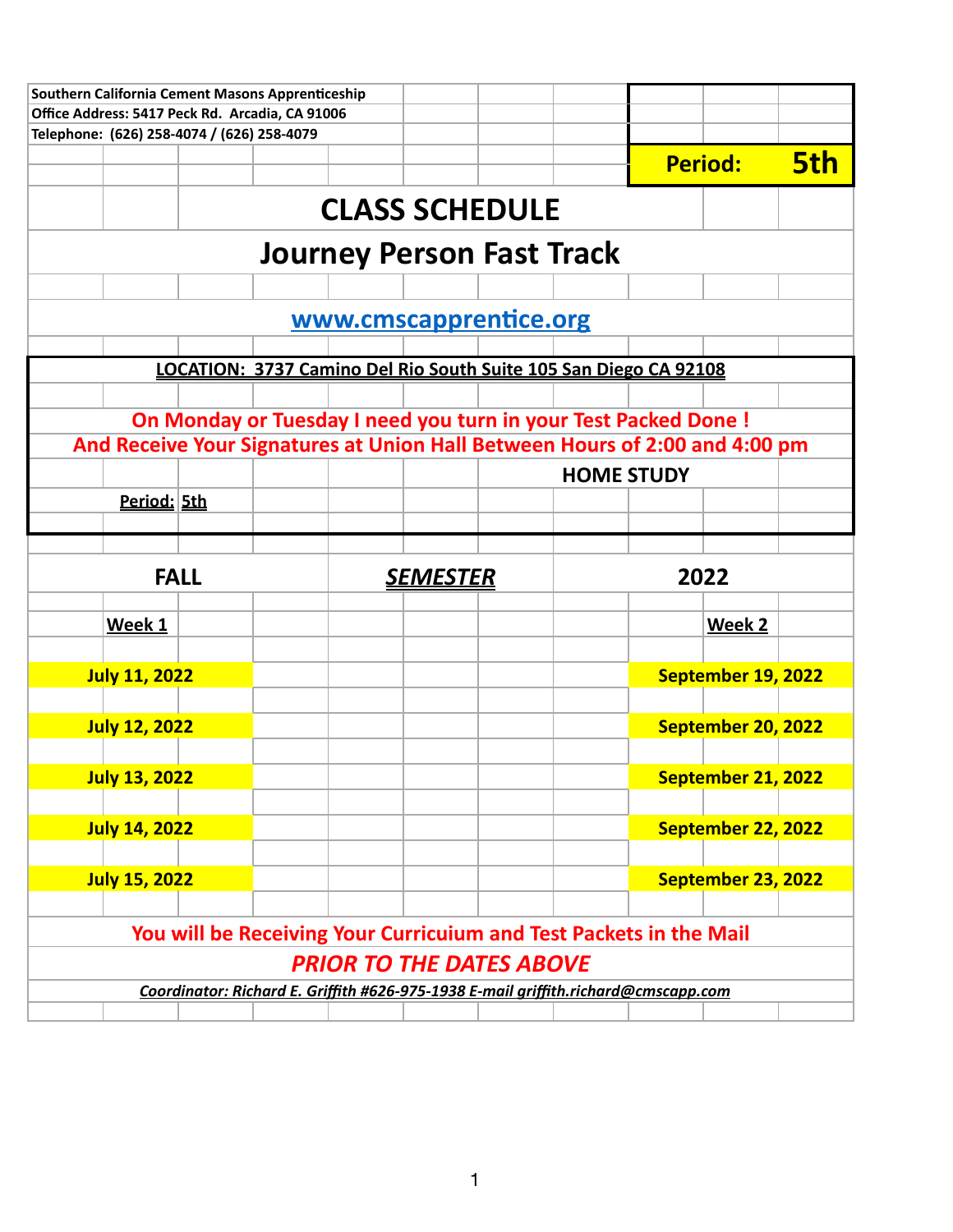| Southern California Cement Masons Apprenticeship |             |  |                                                                                    |                   |                    |     |
|--------------------------------------------------|-------------|--|------------------------------------------------------------------------------------|-------------------|--------------------|-----|
| Office Address: 5417 Peck Rd. Arcadia, CA 91006  |             |  |                                                                                    |                   |                    |     |
| Telephone: (626) 258-4074 / (626) 258-4079       |             |  |                                                                                    |                   |                    |     |
|                                                  |             |  |                                                                                    |                   | <b>Period:</b>     | 6th |
|                                                  |             |  | <b>CLASS SCHEDULE</b>                                                              |                   |                    |     |
|                                                  |             |  | <b>Journey Person Fast Track</b>                                                   |                   |                    |     |
|                                                  |             |  |                                                                                    |                   |                    |     |
|                                                  |             |  | www.cmscapprentice.org                                                             |                   |                    |     |
|                                                  |             |  |                                                                                    |                   |                    |     |
|                                                  |             |  | LOCATION: 3737 Camino Del Rio South Suite 105 San Diego CA 92108                   |                   |                    |     |
|                                                  |             |  |                                                                                    |                   |                    |     |
|                                                  |             |  | On Monday or Tuesday I need you turn in your Test Packed Done !                    |                   |                    |     |
|                                                  |             |  | And Receive Your Signatures at Union Hall Between Hours of 2:00 and 4:00 pm        |                   |                    |     |
|                                                  |             |  |                                                                                    | <b>HOME STUDY</b> |                    |     |
| Period: 6th                                      |             |  |                                                                                    |                   |                    |     |
|                                                  |             |  |                                                                                    |                   |                    |     |
|                                                  | <b>FALL</b> |  | <u>SEMESTER</u>                                                                    |                   | 2022               |     |
|                                                  |             |  |                                                                                    |                   | Week 2             |     |
|                                                  |             |  |                                                                                    |                   |                    |     |
| Week 1                                           |             |  |                                                                                    |                   |                    |     |
|                                                  |             |  |                                                                                    |                   |                    |     |
| <b>July 11, 2022</b>                             |             |  |                                                                                    |                   | September 19, 2022 |     |
|                                                  |             |  |                                                                                    |                   |                    |     |
| <b>July 12, 2022</b>                             |             |  |                                                                                    |                   | September 20, 2022 |     |
| <b>July 13, 2022</b>                             |             |  |                                                                                    |                   | September 21, 2022 |     |
|                                                  |             |  |                                                                                    |                   |                    |     |
| <b>July 14, 2022</b>                             |             |  |                                                                                    |                   | September 22, 2022 |     |
|                                                  |             |  |                                                                                    |                   |                    |     |
| <b>July 15, 2022</b>                             |             |  |                                                                                    |                   | September 23, 2022 |     |
|                                                  |             |  |                                                                                    |                   |                    |     |
|                                                  |             |  | You will be Receiving Your Curricuium and Test Packets in the Mail                 |                   |                    |     |
|                                                  |             |  | <b>PRIOR TO THE DATES ABOVE</b>                                                    |                   |                    |     |
|                                                  |             |  | Coordinator: Richard E. Griffith #626-975-1938 E-mail griffith.richard@cmscapp.com |                   |                    |     |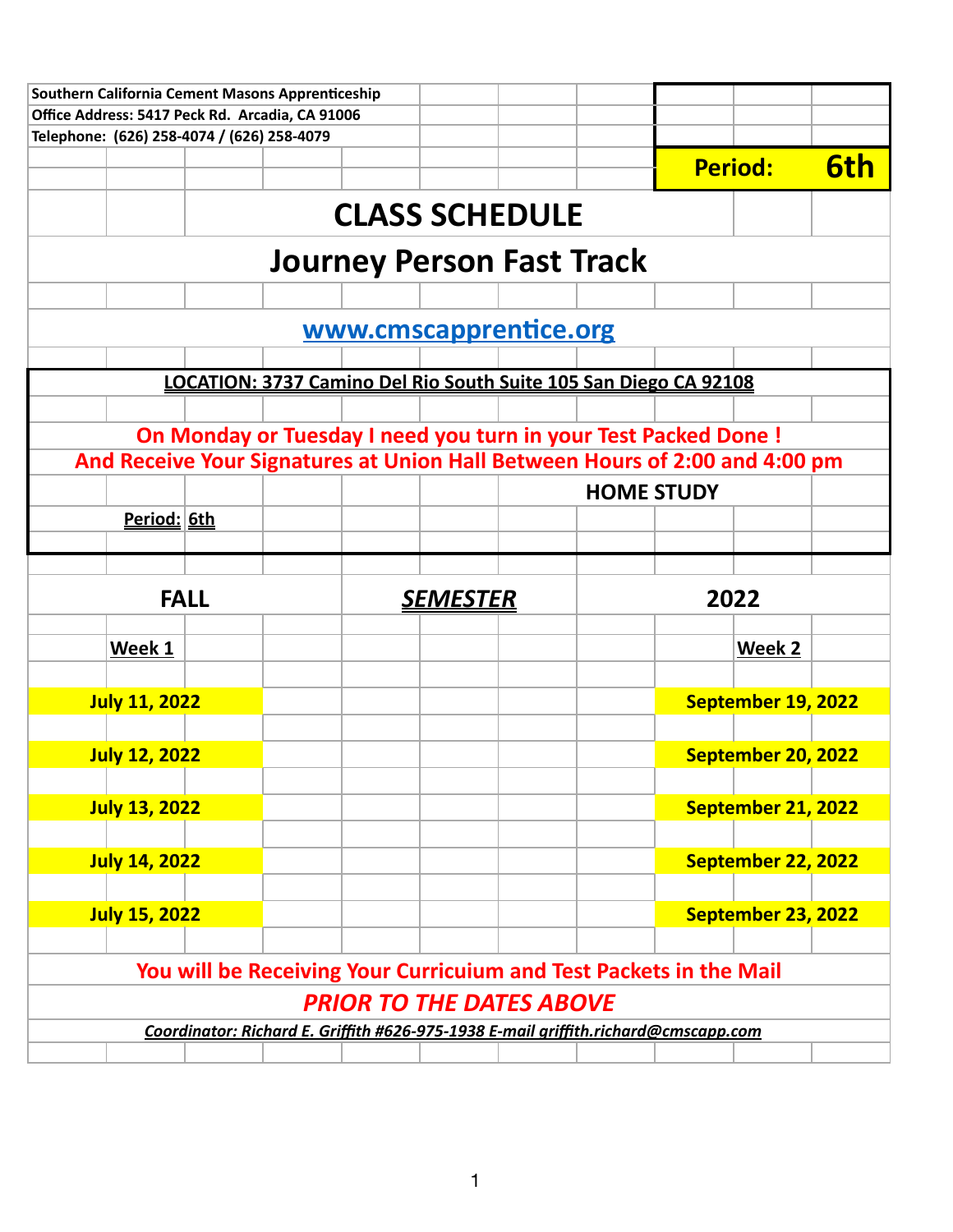| Office Address: 5417 Peck Rd. Arcadia, CA 91006 |             |  |                 |                                                                                            |                   |                    |            |
|-------------------------------------------------|-------------|--|-----------------|--------------------------------------------------------------------------------------------|-------------------|--------------------|------------|
| Telephone: (626) 258-4074 / (626) 258-4079      |             |  |                 |                                                                                            |                   |                    |            |
|                                                 |             |  |                 |                                                                                            |                   | <b>Period:</b>     | <u>7th</u> |
|                                                 |             |  |                 | <b>CLASS SCHEDULE</b>                                                                      |                   |                    |            |
|                                                 |             |  |                 |                                                                                            |                   |                    |            |
|                                                 |             |  |                 | <b>Journey Person Fast Track</b>                                                           |                   |                    |            |
|                                                 |             |  |                 | www.cmscapprentice.org                                                                     |                   |                    |            |
|                                                 |             |  |                 |                                                                                            |                   |                    |            |
|                                                 |             |  |                 | LOCATION: 5417 Peck Road Arcadia CA 91006                                                  | <b>HOME STUDY</b> |                    |            |
|                                                 |             |  |                 |                                                                                            |                   |                    |            |
|                                                 |             |  |                 | On Monday or Tuesday I need you Turn in your TEST PACKED DONE!                             |                   |                    |            |
|                                                 |             |  |                 | To Receive your Signatures at 5417 Peck Road Arcadia CA 91006                              |                   |                    |            |
|                                                 |             |  |                 | Between the Hours of 5:00 a.m though 3:00 p.m                                              |                   |                    |            |
| Period: 7th                                     |             |  |                 |                                                                                            |                   |                    |            |
|                                                 |             |  |                 |                                                                                            |                   |                    |            |
|                                                 | <b>FALL</b> |  | <u>SEMESTER</u> |                                                                                            |                   | 2022               |            |
|                                                 |             |  |                 |                                                                                            |                   |                    |            |
| Week 1                                          |             |  |                 |                                                                                            |                   | Week 2             |            |
| <b>July 11, 2022</b>                            |             |  |                 |                                                                                            |                   | September 19, 2022 |            |
|                                                 |             |  |                 |                                                                                            |                   |                    |            |
| <b>July 12, 2022</b>                            |             |  |                 |                                                                                            |                   | September 20, 2022 |            |
|                                                 |             |  |                 |                                                                                            |                   |                    |            |
| <b>July 13, 2022</b>                            |             |  |                 |                                                                                            |                   | September 21, 2022 |            |
|                                                 |             |  |                 |                                                                                            |                   |                    |            |
| <b>July 14, 2022</b>                            |             |  |                 |                                                                                            |                   | September 22, 2022 |            |
| <b>July 15, 2022</b>                            |             |  |                 |                                                                                            |                   | September 23, 2022 |            |
|                                                 |             |  |                 |                                                                                            |                   |                    |            |
|                                                 |             |  |                 | You will be Receive Prior in the Mail your Curriculum and Test Packet                      |                   |                    |            |
|                                                 |             |  |                 |                                                                                            |                   |                    |            |
|                                                 |             |  |                 | At Beginning of that week I need to Receive your Signature in Arcadia                      |                   |                    |            |
|                                                 |             |  |                 | Coordinator: Richard E. Griffith Phone # 626-975-1938 E-mail griffith.richard@cmscappp.com |                   |                    |            |